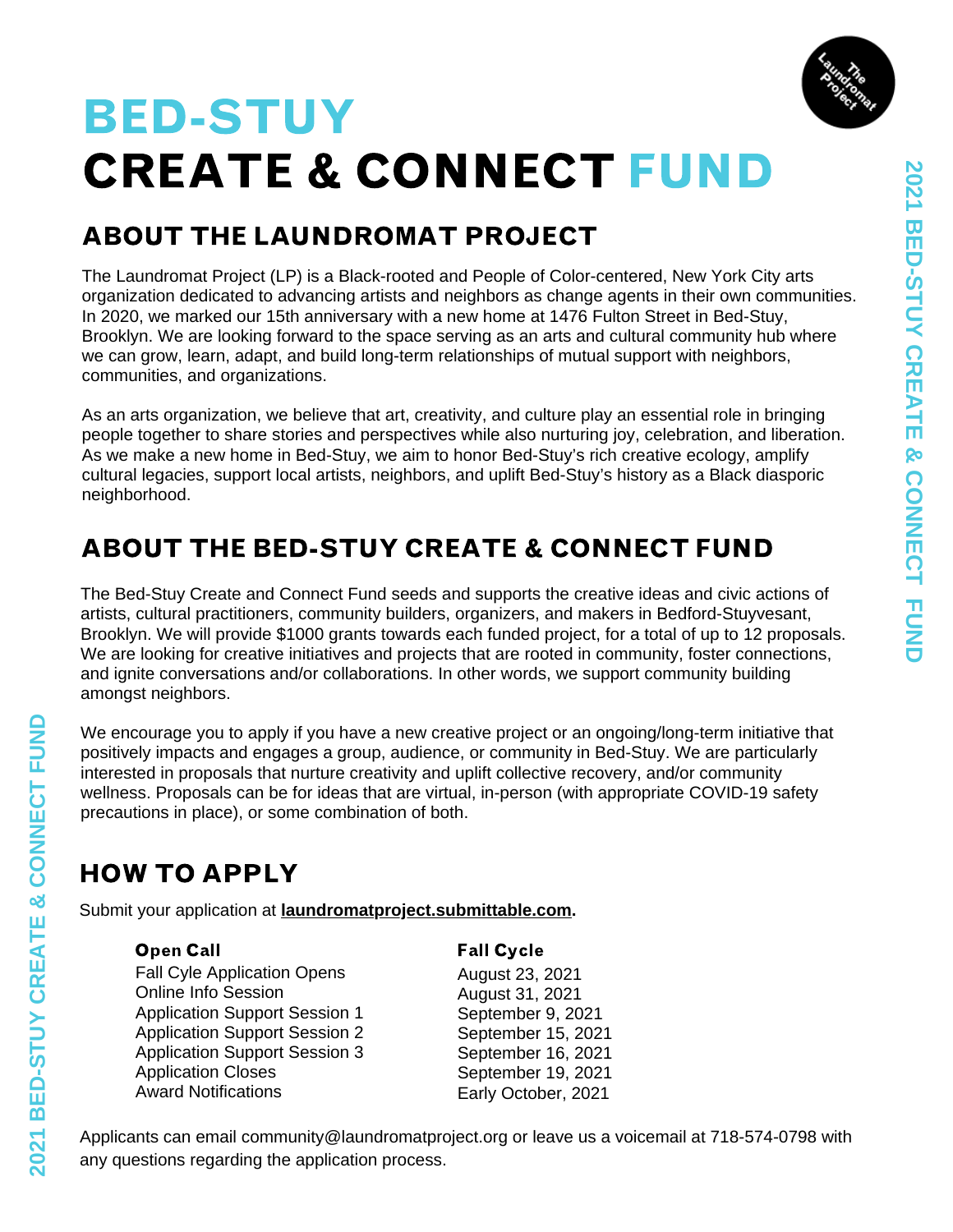

#### GUIDELINES

- For the Fall 2021 cycle, award amounts are \$1,000 USD each, payable by check or PayPal or Zelle electronic transfer. The funds are inclusive of production, supplies, and materials costs.
- The theme and focus of the Fund is community building, community recovery, and collective wellness within Bed-Stuy neighborhoods. You can creatively explore these topics with local communities of your choice.
- Recipients have up to one year from the selection announcement to use their funding.
- Recipients will be asked to share documentation (screenshots, images, or recordings, etc), related project stats, and submit a short survey to provide reflection and feedback on the Bed-Stuy Create & Connect Fund initiative.
- Applicants for collaborative works or applicants applying on behalf of a group or organized body should select one member to submit an application for review.
- Applicants can apply for funding multiple times a year, but can only be awarded a grant once within a calendar year. An awardee of a collective may apply again as an individual within the same calendar year. Please note that we prioritize new applicants for each cycle.
- Applicants can apply with new project ideas, ongoing initiatives or programs, or new iterations of past actions. Only one submission per applicant is permitted. An applicant can only be represented on one solo or collaborative submission.
- There is no additional production support with the funds. The LP may assess opportunities for collaboration on a case by case basis, including co-production, technical support, facilitating connections, etc.
- The LP may inquire about featuring you and your work on social media.
- Proposals that are already completed prior to when the grant recipients are announced are not eligible.
- Projects, events, and/or activities should be free to participants, audience, and community members.

#### SELECTION CRITERIA

Proposals must be able to be developed, installed/performed by the applicant independently without production support from the The Laundromat Project, while taking into consideration current CDC and New York City health and safety guidelines.

LP staff members across departments as well as Bed-Stuy community leaders will review applications and select the Fund recipients. We will evaluate projects by their alignment with the goals of the Bed-Stuy Create and Connect Fund to foster community, relationship building, and collaboration in the Bed-Stuy neighborhood through creativity and community wellness. We aim to select 12 awardees for the 2021 Fall Cycle. Contact our Community Engagement team at community@laundromatproject.org with any questions.

**D**